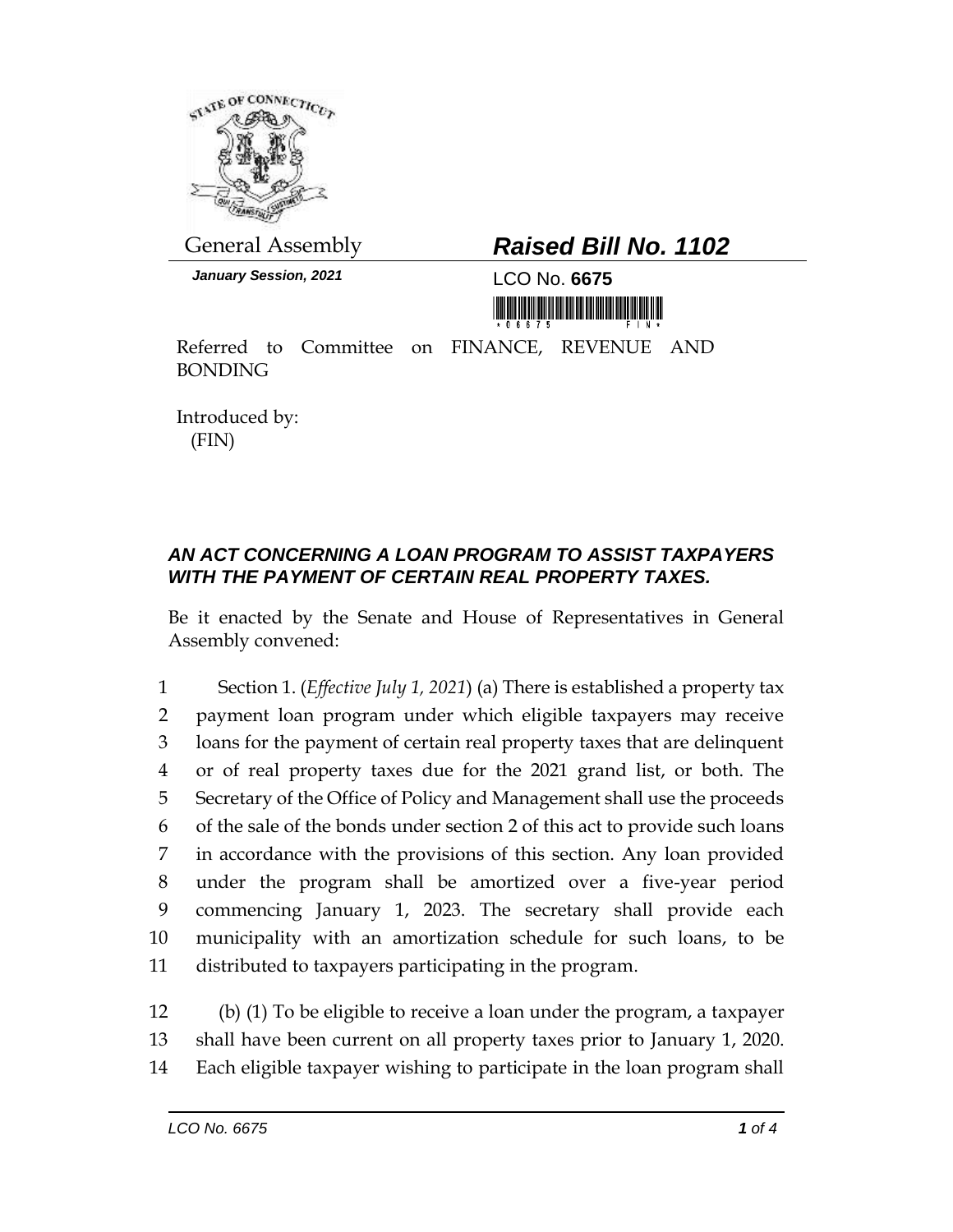register, not later than July 31, 2021, with the municipality to which such taxpayer owes or will owe real property taxes for any tax period on or after July 1, 2020, through June 30, 2022. Such taxpayer may request a loan in the amount of the delinquent real property taxes and interest owing or the amount of real property taxes due for the 2021 grand list, or both, as applicable, provided no additional interest shall accrue on or after August 1, 2021, on delinquent real property taxes for which an eligible taxpayer has requested a loan pursuant to this section.

 (2) Any amount paid by the Office of Policy and Management to a municipality pursuant to subsection (c) of this section on behalf of a taxpayer shall constitute a loan made to the taxpayer and each such taxpayer shall execute, in such form and manner as prescribed by the Secretary of the Office of Policy and Management, a loan repayment agreement upon approval of the distribution of funds by the secretary under subsection (c) of this section. The amount paid to a municipality on behalf of a taxpayer under the program shall constitute a property tax lien upon the real property against which the real property tax is assessed.

 (3) Each taxpayer that receives a loan under the program shall remit each payment required under the repayment agreement to the tax collector of the municipality to which the real property tax is owed. Each tax collector shall remit any such payments received to the Commissioner of Revenue Services, in a form and manner prescribed by the commissioner.

 (c) (1) Each municipality with which a taxpayer has registered for the loan program shall apply to the Office of Policy and Management, in such form and manner as the Secretary of the Office of Policy and Management prescribes, for the amount of property taxes and interest due such municipality from taxpayers that have registered for the loan program, and including such information regarding the amounts requested and each requesting taxpayer as the secretary may require. The secretary shall promptly review the applications received and distribute the amount of funds sought to municipalities.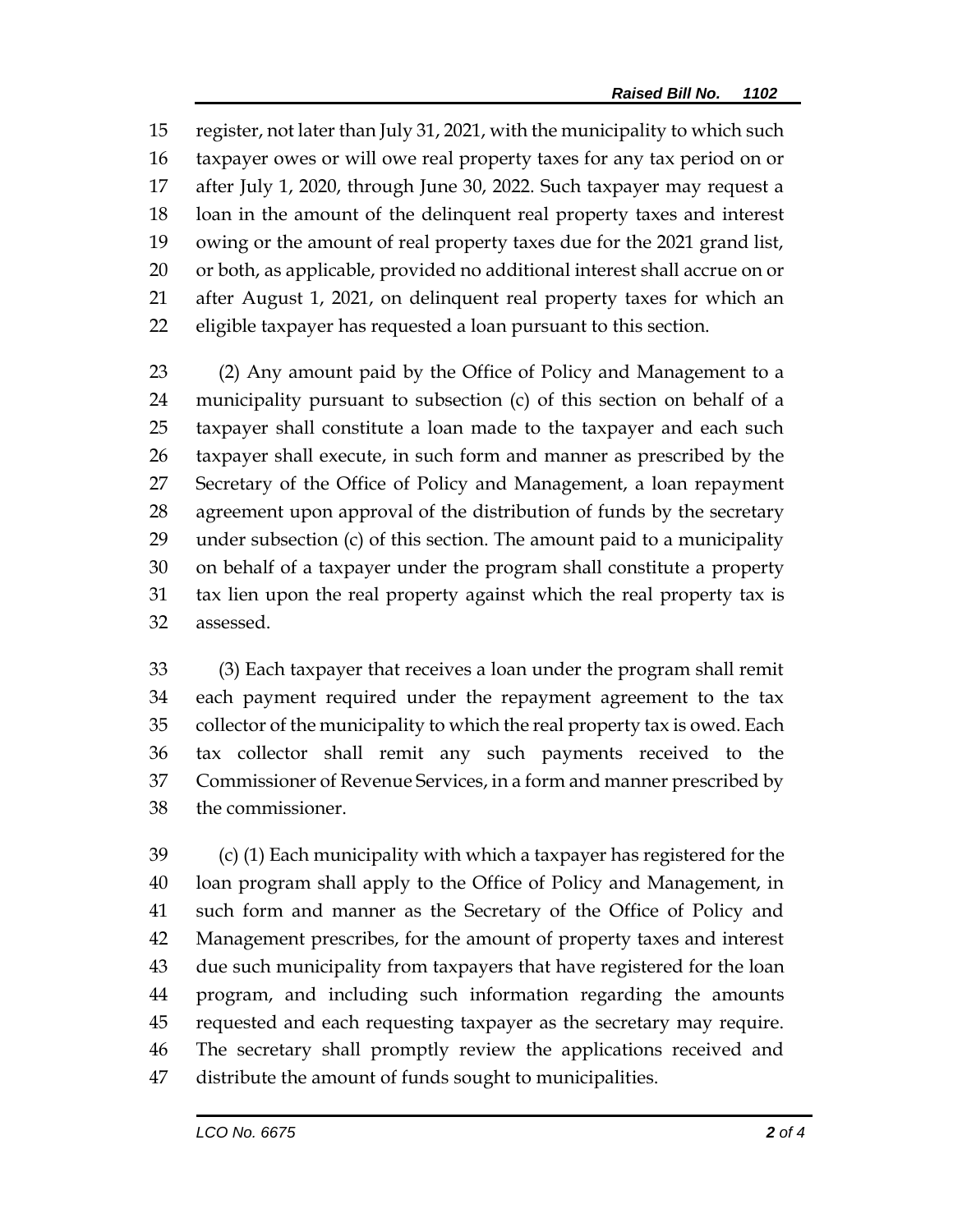(2) Each municipality shall publicize the availability of and eligibility requirements for the loan program to its taxpayers and provide instructions on how an eligible taxpayer may register with the municipality to receive a loan under the program.

 Sec. 2. (*Effective July 1, 2021*) (a) For the purposes described in subsection (b) of this section, the State Bond Commission shall have the power from time to time to authorize the issuance of bonds of the state in one or more series and in principal amounts not exceeding in the aggregate three billion dollars.

 (b) The proceeds of the sale of such bonds, to the extent of the amount stated in subsection (a) of this section, shall be used by the Office of Policy and Management for the purpose of providing loans for the payment of certain delinquent real property taxes and certain real property taxes for the 2021 grand list, in accordance with the provisions of section 1 of this act.

 (c) All provisions of section 3-20 of the general statutes, or the exercise of any right or power granted thereby, that are not inconsistent with the provisions of this section are hereby adopted and shall apply to all bonds authorized by the State Bond Commission pursuant to this section. Temporary notes in anticipation of the money to be derived from the sale of any such bonds so authorized may be issued in accordance with section 3-20 of the general statutes and from time to time renewed. Such bonds shall mature at such time or times not exceeding five years from their respective dates as may be provided in or pursuant to the resolution or resolutions of the State Bond Commission authorizing such bonds. None of such bonds shall be authorized except upon a finding by the State Bond Commission that there has been filed with it a request for such authorization that is signed by or on behalf of the Secretary of the Office of Policy and Management and states such terms and conditions as said commission, in its discretion, may require. Such bonds issued pursuant to this section shall be general obligations of the state and the full faith and credit of the state of Connecticut are pledged for the payment of the principal of and